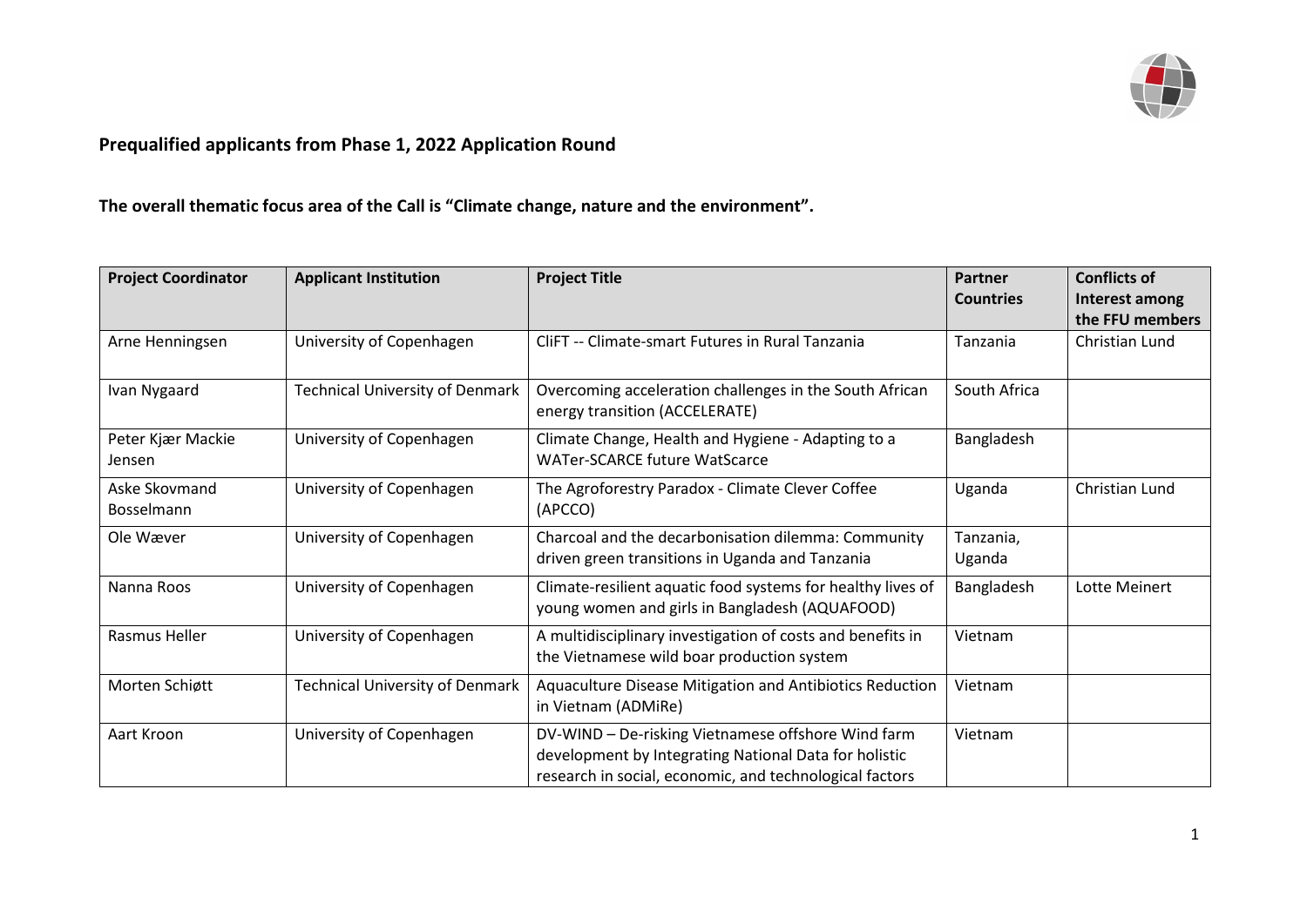

| <b>Project Coordinator</b> | <b>Applicant Institution</b>           | <b>Project Title</b>                                                                                                                                               | <b>Partner</b><br><b>Countries</b> | <b>Conflicts of</b><br>Interest among<br>the FFU members |
|----------------------------|----------------------------------------|--------------------------------------------------------------------------------------------------------------------------------------------------------------------|------------------------------------|----------------------------------------------------------|
| Daniel Faurholt-Jepsen     | Rigshospitalet                         | The impact of a variable climate on long-term adverse<br>health effects in Tanzania                                                                                | Tanzania                           |                                                          |
| Maya Pasgaard              | Aarhus University                      | <b>Collaboration on Nature-based Solutions for Sustainable</b><br>Cities (CONSUS)                                                                                  | South Africa                       | Erik Skov Madsen                                         |
| <b>Peter Gammeltoft</b>    | Copenhagen Business School             | Governing Green Transition: Barriers and Enablers of<br>Power Sector Reform in Indonesia                                                                           | Indonesia                          |                                                          |
| Christentze<br>Schmiegelow | University of Copenhagen               | Climate Change and its Adverse Effects on the double<br>burden of Malnutrition and Infectious Diseases among<br>Women of Reproductive Age in northeastern Tanzania | Tanzania                           |                                                          |
| Kasper Hoffmann            | University of Copenhagen               | Farm Household Vulnerability and Adaptation to Climate<br>Change in Rural Post-Conflict Northern Uganda                                                            | Uganda                             | Christian Lund                                           |
| Shubiao Wu                 | Aarhus University                      | Transforming Ugandan slums towards sustainable<br>livelihoods: Unlocking the circular economy potential of<br>nutrient recycling                                   | Uganda                             |                                                          |
| Arshnee Moodley            | University of Copenhagen               | Climate influence on zoonoses at human-livestock-<br>wildlife interfaces in the transboundary region between<br>Kenya and Tanzania                                 | Kenya,<br>Tanzania                 |                                                          |
| Patrick Njage              | <b>Technical University of Denmark</b> | Versatile risk-based surveillance, regulation and control<br>of aflatoxins in Kenya                                                                                | Kenya                              |                                                          |
| <b>Emmanuel Arthur</b>     | Aarhus University                      | Nature-based Solutions for Climate-Resilient Tea<br>Production in Uganda (NbS4Tea)                                                                                 | Uganda                             |                                                          |
| <b>Bjarne Styrishave</b>   | University of Copenhagen               | Improving milk and chicken meat quality and safety in the<br>Kenyan food sector                                                                                    | Kenya                              |                                                          |
| <b>Ulrich Elmer Hansen</b> | <b>Technical University of Denmark</b> | The industrial return on the green transition: Renewable<br>energy in Vietnam                                                                                      | Vietnam                            |                                                          |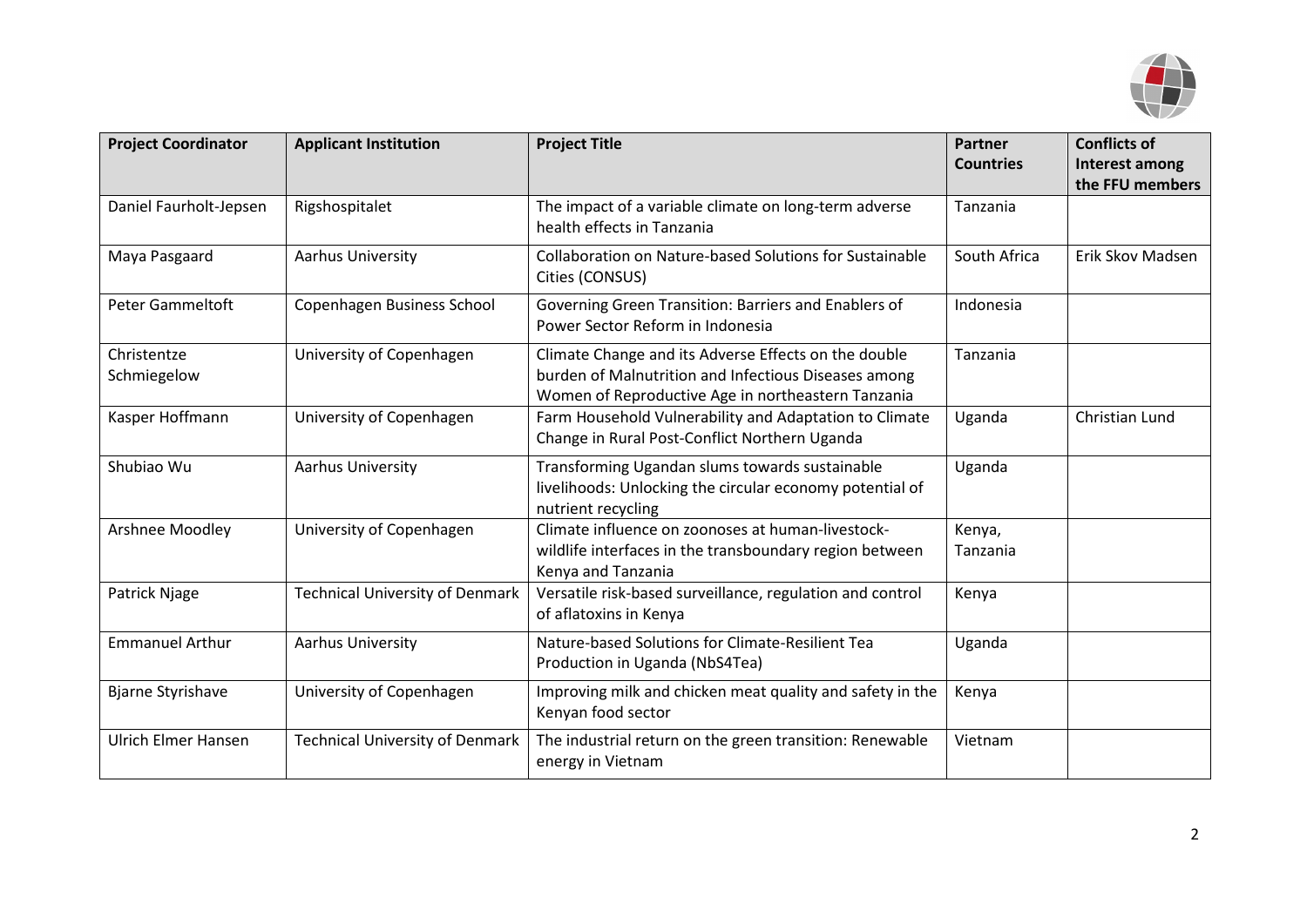

| <b>Project Coordinator</b> | <b>Applicant Institution</b>           | <b>Project Title</b>                                                                                                                                                                                 | <b>Partner</b><br><b>Countries</b> | <b>Conflicts of</b><br><b>Interest among</b><br>the FFU members |
|----------------------------|----------------------------------------|------------------------------------------------------------------------------------------------------------------------------------------------------------------------------------------------------|------------------------------------|-----------------------------------------------------------------|
| Dan Meyrowitsch            | University of Copenhagen               | The adaptive system of pregnancy and childbirth in the<br>context of climate change: A participatory approach to<br>understanding and overcoming barriers to better<br>outcomes                      | Tanzania                           |                                                                 |
| Emmanuel Raju              | University of Copenhagen               | Climate Change Attribution and Vulnerability in Kenya                                                                                                                                                | Kenya                              |                                                                 |
| Panagiotis Tsapekos        | <b>Technical University of Denmark</b> | UpPro- Upcycling palm oil mill effluent into<br>proteinaceous biomass                                                                                                                                | Indonesia                          |                                                                 |
| Aidan Smith                | Aarhus University                      | Biochar augmented biosand filters (BioBio) for point of<br>use water treatment for vulnerable communities in<br>Ghana                                                                                | Ghana                              |                                                                 |
| Marja Koski                | <b>Technical University of Denmark</b> | Enhancing resilience of coastal communities: Towards<br>sustainable fisheries and a healthy marine environment<br>(ECOFISH)                                                                          | Tanzania                           |                                                                 |
| Vibeke Rasch               | University of Southern Denmark         | INnovative TElemedical solutions for intimate partner<br>Violence prevention (INTERVENE)                                                                                                             | Tanzania                           |                                                                 |
| Jan Værum Nørgaard         | Aarhus University                      | Sustainable organic pig- and crop farming to promote<br>One Health by using local biomass optimized with<br>fermentation technology and capacity building through<br>online technology dissemination | Indonesia                          |                                                                 |
| Nicola Tollin              | University of Southern Denmark         | <b>Climate Resilient Cities and Societies CLIRES</b>                                                                                                                                                 | Bangladesh                         | Erik Skov Madsen                                                |
| Stig Jensen                | University of Copenhagen               | <b>GREENGAP - Sustainable Pathways to Green Governance</b><br>and Adaptation in the Rwenzori Mountain Region,<br>Uganda                                                                              | Uganda                             |                                                                 |